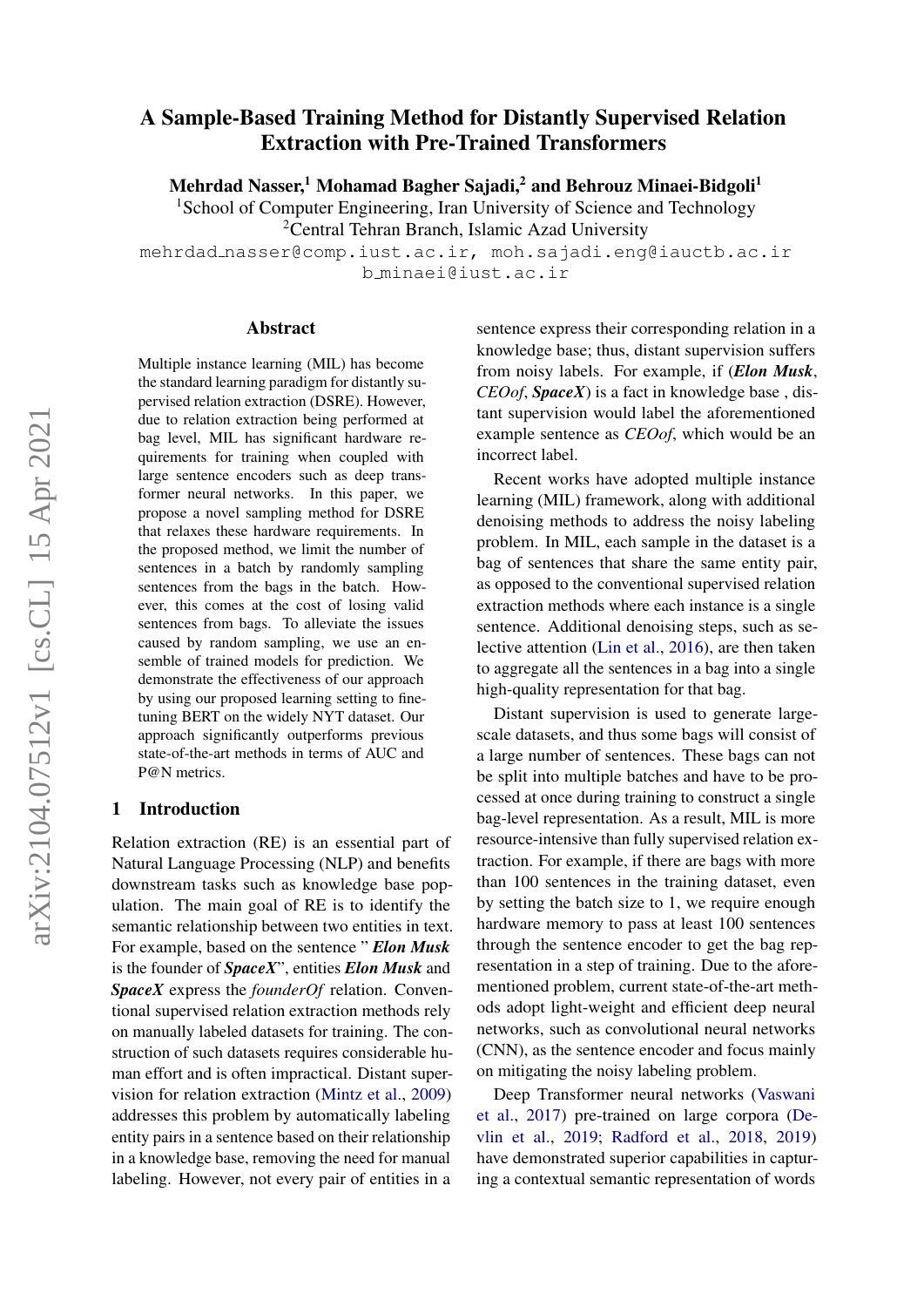and have achieved state-of-the-art results in many NLP tasks, including supervised relation extraction [\(Soares et al.,](#page-8-5) [2019;](#page-8-5) [Wu and He,](#page-8-6) [2019\)](#page-8-6). However, these models often have a large number of parameters. They have been shown to capture even better representations as they increase in size [\(Radford](#page-8-4) [et al.,](#page-8-4) [2019;](#page-8-4) [Brown et al.,](#page-7-1) [2020\)](#page-7-1), and thus have significant hardware requirements when training under the MIL framework. To address this issue, we propose a new training method for distantly supervised relation extraction (DSRE). Unlike previous methods that use all the sentences in bags to construct the bag representations, we propose a random instance sampling (RIS) method that limits the number of sentences in a mini-batch by randomly sampling sentences from bags in the mini-batch. Limiting the total number of sentences allows us to leverage deep language representation models such as BERT[\(Devlin et al.,](#page-7-0) [2019\)](#page-7-0) as the sentence encoder despite limited hardware and produce higher quality sentence representations. However, due to this approach's randomness, using RIS will result in less robust predictions in the inference stage. To mitigate this issue, we train multiple models and then use an ensemble of these models in the inference stage by averaging over prediction probabilities. We adopt selective attention as the denoising mechanism and use BERT to encode the relation between entity pairs in sentences.

The contributions of this paper can be summarized as follows:

- We propose a new training method for DSRE that relaxes the hardware requirements of MIL by using a random subset of bags in the training phase. This results in a smaller number of sentences in a batch of bags and thus allows us to use larger transformer models as sentence encoders in the distantly supervised setting.
- We present two sampling methods for RIS, a baseline that preserves the relative size of the bags after sampling and another method that samples an equal number of sentences from all bags in a mini-batch regardless of their sizes. Our experiments demonstrate the superiority of the latter sampling approach.
- We propose the use of an ensemble of different trained models to mitigate the effects of randomness in our new training method. Our experiments demonstrate the effectiveness of this approach.

• We use our new training method, coupled with selective attention for bag denoising, to finetune BERT on the widely used NYT dataset. Our model achieves an AUC value of 61.4, significantly outperforming previous state-ofthe-art methods despite using a simple denoising method.

### 2 Related Work

[Mintz et al.](#page-8-0) [\(2009\)](#page-8-0) proposed distant supervision as a way to generate labels for large-scale data for relation extraction automatically. This was done by aligning entities in a knowledge base. However, some of these labels did not match the relation expressed by their corresponding sentences, and thus these noisy labels became the main challenge in DSRE. Subsequent works adopted the MIL paradigm to alleviate the noisy label problem [\(Riedel et al.,](#page-8-7) [2010;](#page-8-7) [Hoffmann et al.,](#page-8-8) [2011;](#page-8-8) [Sur](#page-8-9)[deanu et al.,](#page-8-9) [2012\)](#page-8-9), which considered each bag as a sample instead of each sentence. However, these methods used hand-crafted features to encode sentences into vector representations, which limited their performance.

[Zeng et al.](#page-8-10) [\(2015\)](#page-8-10) adopted the piecewise convolutional neural network as the sentence encoder and selected only a single sentence in each bag to use as bag-level representation. [Lin et al.](#page-8-1) [\(2016\)](#page-8-1) proposed selective attention, which uses a weighted average of sentence representations as the bag-level representation. [Liu et al.](#page-8-11) [\(2017\)](#page-8-11) proposed a softlabel method in which bag labels could change depending on the bag-level representation. [Qin et al.](#page-8-12) [\(2018\)](#page-8-12) and [Feng et al.](#page-8-13) [\(2018\)](#page-8-13) both trained reinforcement learning agents to detect and remove or relabel noisy sentences in bags. [Ye and Ling](#page-8-14) [\(2019\)](#page-8-14) proposed two novel attention mechanisms, intrabag attention that considers all relations instead of just the bag's relation to compute the bag-level representation, and inter-bag attention mechanism that aggregates multiple bag representations into a single representation to alleviate the noisy bag problem, i.e., bags with all noisy sentences.

Previous works have incorporated the selfattention mechanism [\(Vaswani et al.,](#page-8-2) [2017\)](#page-8-2) in their methods [\(Huang and Du,](#page-8-15) [2019;](#page-8-15) [Li et al.,](#page-8-16) [2020\)](#page-8-16) to address the limitations of piecewise convolutional neural networks (PCNN) in learning sentence representations.

[Alt et al.](#page-7-2) [\(2019\)](#page-7-2) extended the OpenAI Generative Pre-trained Transformer (GPT) [\(Radford et al.,](#page-8-3)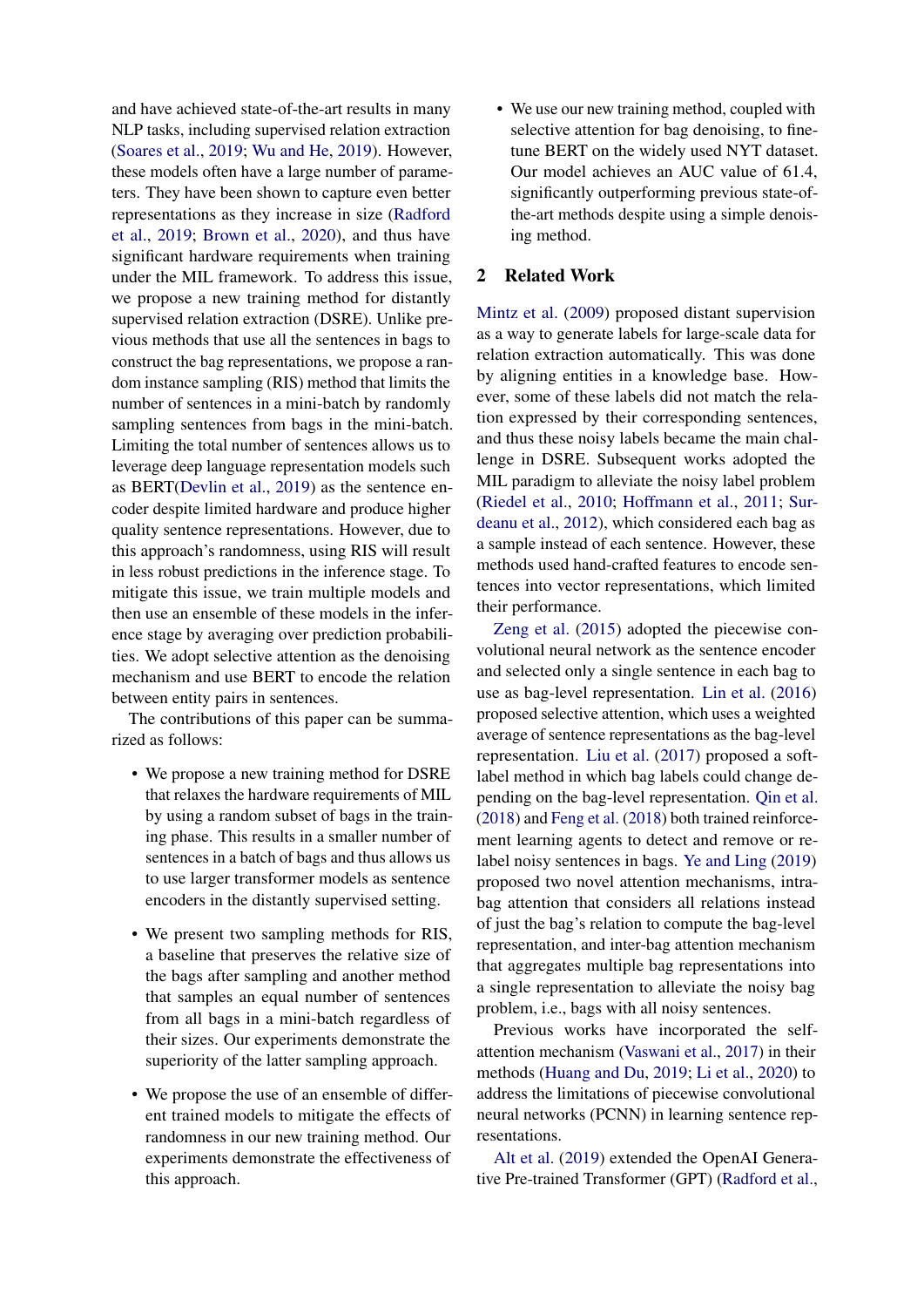[2018\)](#page-8-3) to bag-level relation extraction and used selective attention to compute bag representations. They chose GPT over other transformer models like BERT due to its more reasonable hardware requirements. Our method is similar to [Alt et al.](#page-7-2) [\(2019\)](#page-7-2) as we leverage a pre-trained transformer neural network in the distantly supervised setting and use selective attention as the denoising method. However, we use our proposed RIS module during training, which allows us to use BERT as a sentence encoder while requiring much less memory during training.

### 3 Proposed Method

In this section, we present the different steps of the training procedure in our proposed method. In the standard distant supervision setting, the sentences of each bag in a mini-batch are transformed into vector representations using sentence encoders. In the next step, each bag is transformed into a single representation using a denoising method and is then fed into a classification layer. In our proposed training method, a new RIS step is added to the beginning. The new bags computed using RIS are used in the encoding phase instead of the original ones. An essential property of RIS is that it is independent of other steps of training and thus, can be integrated into any other distant supervision method. Overview of our proposed training method is demonstrated in figure [1.](#page-3-0)

### 3.1 Random Instance Sampling

To address the issue of hardware resource requirements of the MIL framework for distant supervision, we propose a new method called Random Instance Sampling (RIS). Unlike standard supervised relation extraction, batch size in bag-level relation extraction does not control the number of sentences in a mini-batch but only determines the number of bags. Thus, if we are using a sentence encoder with a large number of parameters, such as BERT, it is important to have control over the maximum number of sentences in each step of training to avoid exceeding the available memory. Let  $B = \{B_1, ..., B_n\}$  denote a mini-batch of bags in a step of training, and n is the batch size and  $N_{\text{max}}$ denote the maximum number of sentences allowed in a single batch. If the total number of sentences in a mini-batch is less than  $N_{\text{max}}$ , the output minibatch of RIS will be the same as the original one.

$$
N_{\mathbf{B}} = Sum\{Size(B_1), ..., Size(B_n)\} \tag{1}
$$

where  $Size(B_i)$  denotes the size of bag  $B_i$  and  $N_B$ is the total number of sentences in a mini-batch. However, if  $N_B > N_{\text{max}}$ , due to memory limitations, we will not be able to pass all the sentences through the sentence encoder. Here, we propose two variations of RIS. A baseline method and another approach that improves upon the baseline.

#### 3.1.1 RIS-baseline

In the first variation, all bags participate in the sampling regardless of their sizes and the relative bag sizes in a batch are preserved. For all bags, we sample fraction  $f$  of their sentences, where f is computed by simply dividing  $N_{\text{max}}$  by  $N_{\text{B}}$ . Formally, for each mini-batch B in every step of training, RIS-baseline creates a new mini-batch  $B' = \{B'_1, ..., B'_n\}$  as follows:

$$
f = \frac{N_{\text{max}}}{N_{\text{B}}} \tag{2}
$$

$$
t_i = Size(B_i) \times f \tag{3}
$$

$$
B_i' = Sample(B_i, t_i) \tag{4}
$$

where  $t_i$  denotes how many sentences should be sampled from bag  $B_i$  and  $B'_i$  is the new bag after randomly sampling  $t_i$  sentences from bag  $B_i$ and mini-batch  $B'$  will be used instead of minibatch B in the current step of training. While this is a simple and straightforward approach, it has a significant shortcoming. Distant supervision for relation extraction is based on the assumption that at least one valid sentence exists in each bag. When sampling sentences from small and large bags with equal fractions, the probability that valid sentences in the small bags get removed due to the sampling is higher than that of larger bags, for example, if we have bags with 14 and 2 sentences in a batch of 2 bags with  $N_{\text{max}} = 8$ , then using the RIS-baseline approach we will have bags with 7 and 1 sentences respectively. The probability of removing valid sentences when sampling 1 sentence from a bag of size 2 is higher than when sampling 7 sentences from a bag of size 14. Moreover, the number of valid sentences in bags is usually low and thus, the probability of forming noisy bags (bags without valid sentences) due to sampling is higher for small bags.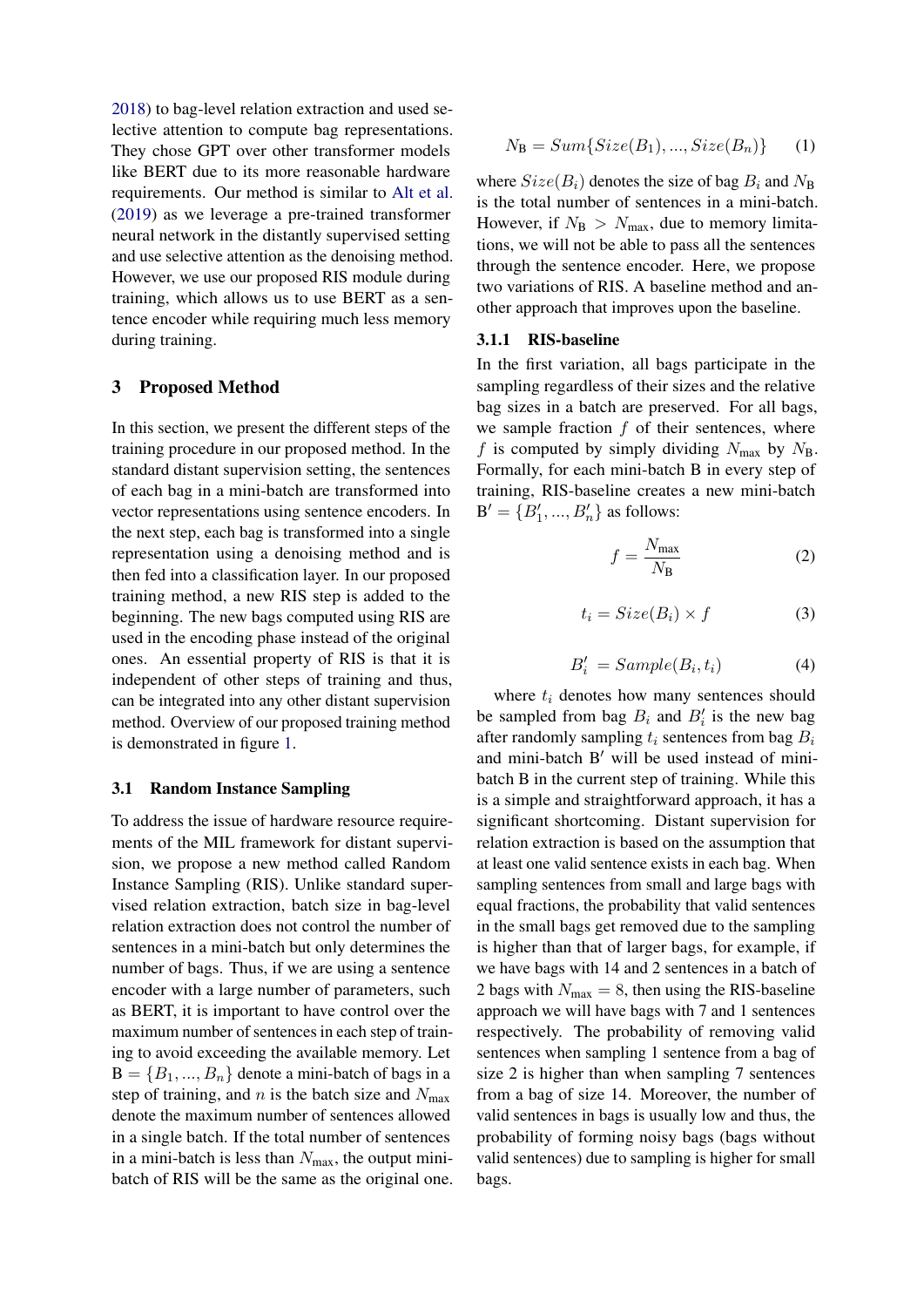<span id="page-3-0"></span>

Figure 1: Overview of our proposed sample-based training method

### 3.1.2 RIS-equal

To address the aforementioned issues of RISbaseline, we propose another approach called RISequal. In this approach, we sample an equal number of sentences, denoted by  $N_{\text{sample}}$ , from each bag regardless of its size and thus, smaller bags will lose a smaller proportion of their sentences due to sampling than larger bags and bags with sizes less than the aforementioned fixed number will not participate in the sampling. As a result, the overall probability of losing valid sentences will be less than that of RIS-baseline. We set  $N_{\text{sample}}$ to the maximum possible value, which can be calculated by dividing  $N_{\text{max}}$  by the batch size. After the sampling, the total number of sentences in a mini-batch will be less than  $N_{\text{max}}$  if there are bags whose sizes are smaller than  $N_{\text{sample}}$ . Let  $N_{\text{diff}}$  be the difference between  $N_{\text{max}}$  and the total number sentences after sampling  $N_{\text{sample}}$  from each bag. If  $N<sub>diff</sub>$  is non-zero, we can increase the size of bags whose original sizes before sampling were larger than  $N_{\text{sample}}$  by sampling sentences from their corresponding leftover bags (remaining sentences in bags after sampling  $N_{\text{sample}}$  sentences from them) and adding these sentences to them. We set the number of sentences sampled from each leftover bag to be proportional to the leftover bag size.

Formally, for each mini-batch B in every step of training, RIS-equal creates a new mini-batch  $B' = \{B'_1, ..., B'_n\}$  as follows:

$$
N_{\text{sample}} = \frac{N_{\text{max}}}{n} \tag{5}
$$

$$
c_i = \left[ \frac{Max\{0, Size(B_i) - N_{sample}\}}{\sum_j Max\{0, Size(B_j) - N_{sample}\}} \right] \times N_{diff}
$$
\n(6)

$$
t_i = N_{\text{sample}} + c_i \tag{7}
$$

$$
B_i' = Sample(B_i, t_i)
$$
 (8)

where  $N_s$ ample denotes how many sentences we initially sample from each bag,  $t_i$  denotes how many sentences should be sampled from bag  $b_i$ if  $N_{\text{diff}}$  is non-zero and we can sample extra sentences from the leftover bags. Finally,  $B_i'$  is the new bag after randomly sampling  $t_i$  sentences from bag  $B_i$  and mini-batch B' will be used instead of batch B in the current step of training.

#### 3.2 Sentence Encoder

We follow the approach of [Soares et al.](#page-8-5) [\(2019\)](#page-8-5) to encode sentences into relation representations using deep transformers. Similar to [Soares et al.](#page-8-5) [\(2019\)](#page-8-5), we adopt BERT [\(Devlin et al.,](#page-7-0) [2019\)](#page-7-0) for encoding sentences. After tokenizing the sentences in the dataset, each sentence  $X$  can be represented as a sequence of tokens as follows:

$$
X = [x_0...x_i...x_j...x_l...x_m...x_n]
$$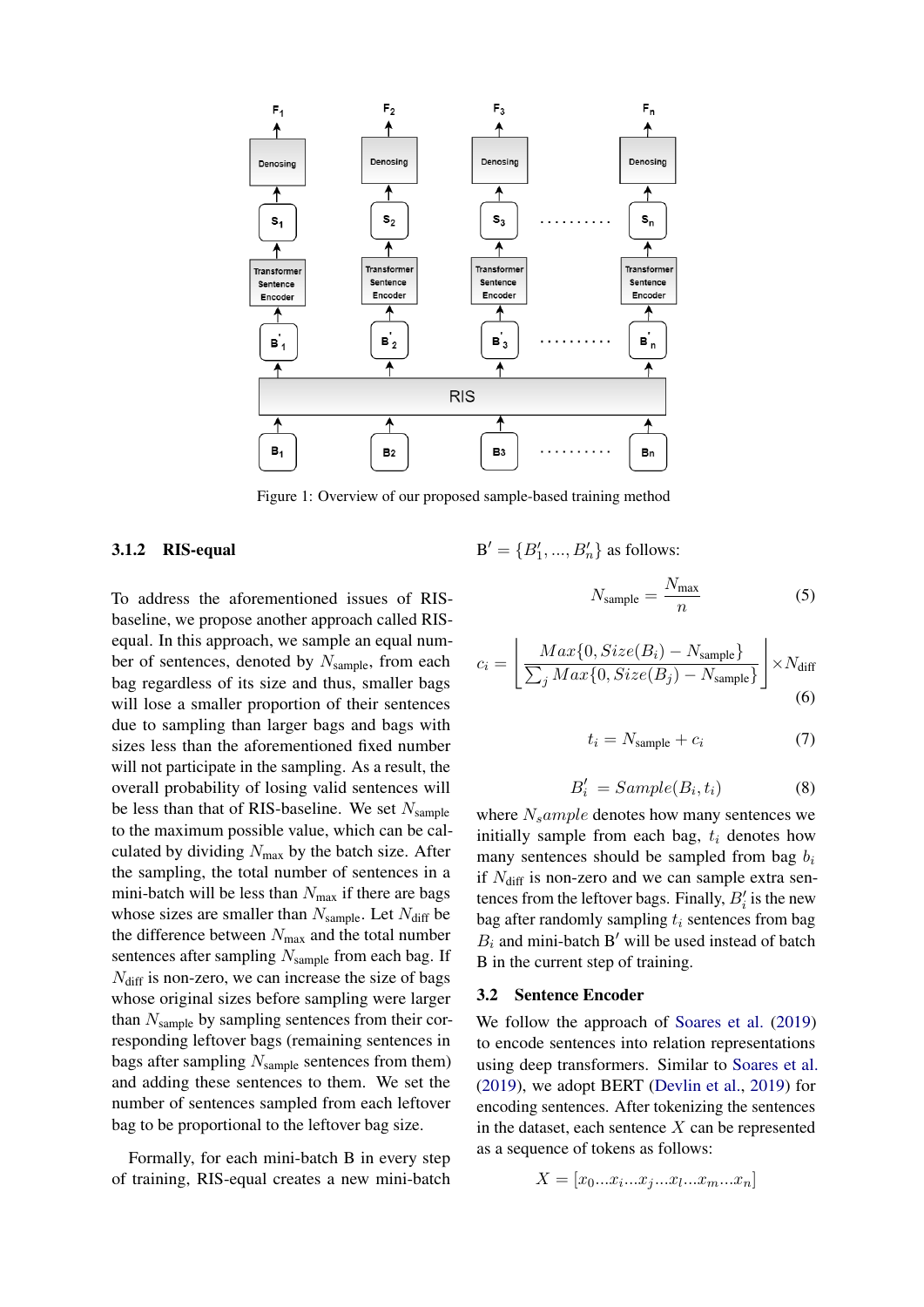<span id="page-4-0"></span>

| Method                    | AUC.  | P@100 | P@200 | P@300 | P@500 | P@1000 | P@2000 |
|---------------------------|-------|-------|-------|-------|-------|--------|--------|
| <b>Mintz</b>              | 0.106 | 51.8  | 50.0  | 44.8  | 39.6  | 33.6   | 23.4   |
| PCNN+ATT                  | 0.336 | 76.3  | 71.1  | 69.4  | 63.9  | 52.7   | 39.1   |
| PCNN+ATT_RA+BAG_ATT       | 0.429 | 87.0  | 86.5  | 82.0  | 72.8  | 61.1   | 45.1   |
| <b>DISTRE</b>             | 0.422 | 68.0  | 67.0  | 65.3  | 65.0  | 60.2   | 47.9   |
| SeG.                      | 0.51  | 93.0  | 90.0  | 86.0  | 73.5  | 67.0   | 51.6   |
| BERT+ATT+RIS-baseline+Ens | 0.608 | 93.6  | 90.0  | 87.8  | 83.0  | 74.2   | 58.3   |
| BERT+ATT+RIS-equal+Ens    | 0.614 | 94.1  | 92.5  | 90.4  | 84.6  | 75.2   | 58.6   |

Table 1: P@N and AUC values of different models

where  $x_0 = [CLS]$  and  $x_n = [SEP]$  are special tokens indicating the start and end of the sequence. Sequences  $[x_i...x_j]$  and  $[x_l...x_m]$  represent tokens for head and tail entities respectively. BERT's output hidden state corresponding to the  $[CLS]$  token is used as the sentence representation in task such as sentiment analysis [\(Devlin et al.,](#page-7-0) [2019\)](#page-7-0). However, it is not a good representation for relations as it does not make use of the position of entity tokens. [Soares et al.](#page-8-5) [\(2019\)](#page-8-5) propose adding special markers before and after head and tail entities as follows:

$$
X' = [x_0...[H_1]x_i...x_j[H_2]...[T_1]x_l...x_m[T_2]...x_n]
$$

Let  $S_H$  and  $S_T$  denote the output hidden states corresponding to  $[H_1]$  and  $[T_1]$  respectively. Final vector representation of the relation expressed by each sentence will be computed by concatenating  $S_H$  and  $S_T$  into a single vector S. Formally, each bag  $B = \{X_1, ..., X_m\}$  will become a bag of sentence representations  $S = \{S_1, ..., S_m\}$  after the encoding stage.

#### 3.3 Selective Attention

In order to train a relation classifier in the MIL framework for distant supervision, we need to compute a vector representation for each bag in the dataset. Following [Lin et al.](#page-8-1) [\(2016\)](#page-8-1) and [Alt et al.](#page-7-2) [\(2019\)](#page-7-2), we use selective attention to aggregate sentence representations in a bag into a single bag representation. Let S denote a bag of sentence representations that mention the same entity pair and r be the corresponding label provided by distant supervision. Selective attention assigns a weight to each sentence representation in a bag and then computes a weighted average of them to produce the final bag representation. Valid sentences are assigned higher weights, and thus contribute more to the final bag representation whereas noisy sentences will receive lower weights. Final representation of a bag using selective attention can be formulated as follows:

$$
\beta_i = S_i \mathbf{r} \tag{9}
$$

$$
\alpha_i = \frac{exp(\beta_i)}{\sum_j exp(\beta_j)}
$$
(10)

$$
F = \sum_{i} \alpha_i S_i \tag{11}
$$

where  $\bf{r}$  is a learnable embedding for relation  $r$ ,  $\beta_i$  is the similarity score between r and sentence representation  $S_i$ ,  $\alpha_i$  is the weight assigned to  $S_i$ and  $F$  is the representation of bag  $S$ .

Each bag representation is then fed into a dense layer with softmax activation to compute the probability distribution over all the relations.

$$
d = \mathbf{W}F + \mathbf{b} \tag{12}
$$

$$
P(\mathbf{r}|S,\theta) = softmax(d) \tag{13}
$$

where W and **b** are the learnable parameters of the Dense layer,  $\theta$  denotes the model's parameters and  $P(r|S,\theta)$  is the probability distribution over relation labels.

We formulate the objective function of the training as follows:

$$
\mathcal{J}_D = \sum_i^{|D|} P(r_i | \mathbf{S}_i, \theta)
$$
 (14)

Where  $|D|$  denotes the number of bags in the training set.

### 3.4 Ensemble Modeling for Prediction

Using RIS for training will cause two main issues:

• During training, we apply RIS to each minibatch at each training step. Thus some valid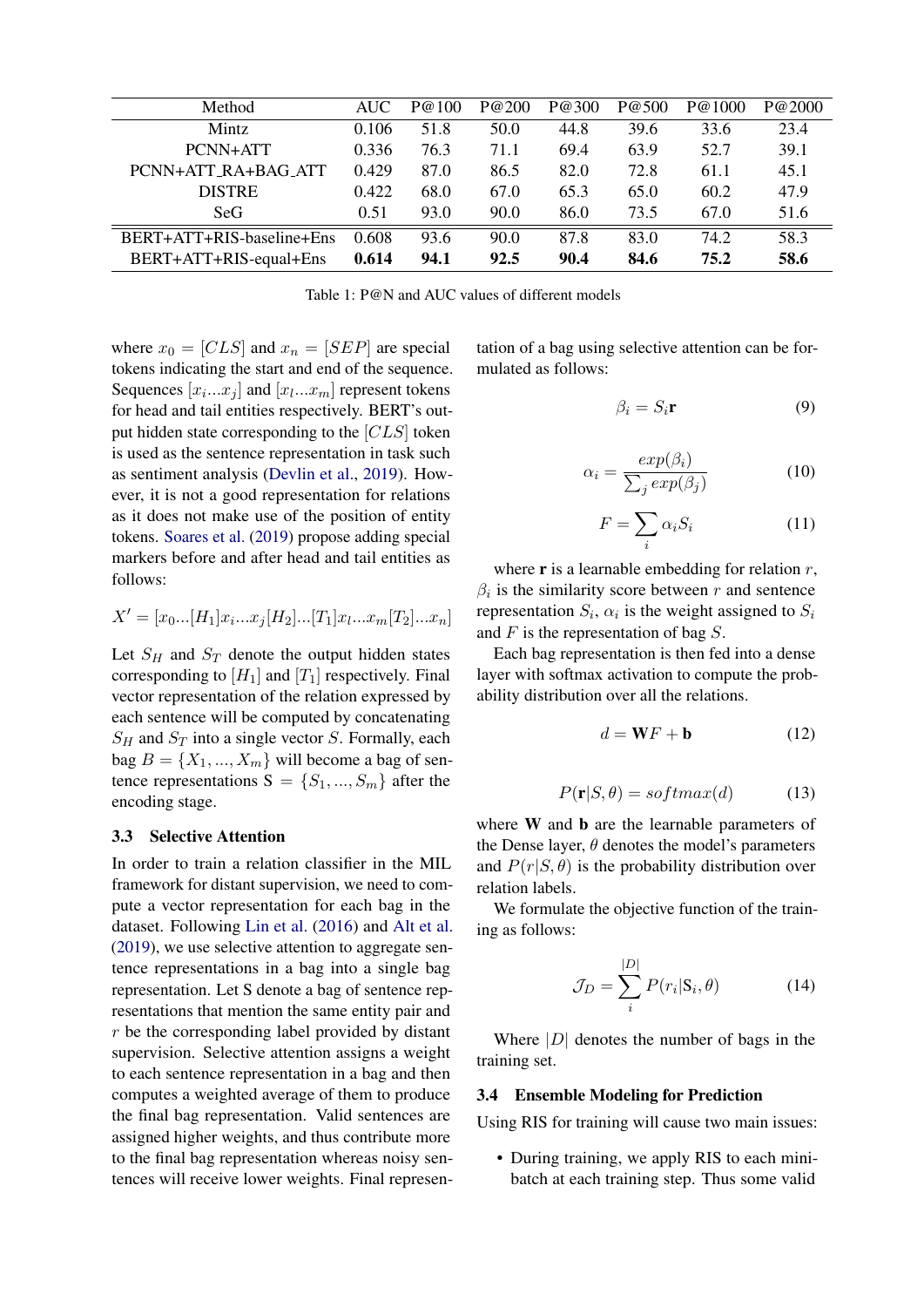<span id="page-5-1"></span>

| <b>Parameter</b>      | Value |
|-----------------------|-------|
| Optimizer             | Adam  |
| Learning Rate         | 5e-6  |
| <b>Batch Size</b>     | 12    |
| Max sentence in Batch | 36    |

Table 2: Hyper-parameters used in our experiments

sentences may not participate in the construction of their corresponding bag's representation. This negatively affects the model's convergence in training and thus, impacts the model's performance in the evaluation stage.

• Each time we train the model, it is practically trained on a slightly different dataset due to RIS. Thus, the performance will vary each time we train the model from scratch.

Due to the issues mentioned above, we propose training several models and using an ensemble of those models for evaluation. An ensemble method mitigates the first issue because specific valid sentences that are ignored during training for one model may take part in the training of other models. For the second issue, using an ensemble of multiple models for evaluation will reduce the predictions' variance.

Let  $M = \{m^1, ..., m^n\}$  denote a list of predictions from multiple trained models, corresponding to a bag in the test set, and  $n$  is the number of models. Let  $m^i = \{p_1^i, ..., p_l^i\}$  denote the scores predicted by model  $m^i$ , and l is the number of relations. Then, the final score predicted by the ensemble of n models for each relation is computed by taking the unweighted average of the scores predicted by all the models for that relation.

$$
p_j^{\text{Ens}} = \frac{\sum_{i=1}^n p_j^i}{n} \tag{15}
$$

where  $p_j^{\text{Ens}}$  denotes the score predicted by the ensemble for relation  $j$  for a bag in the test set.

### 4 Experiments

### 4.1 Dataset

We evaluate our model on the widely used NYT dataset [\(Riedel et al.,](#page-8-7) [2010\)](#page-8-7) which was generated by aligning freebase with the New York Times corpus. Articles from 2005 to 2006 were used for the training set, and articles from 2007 were used for the test set. There are 53 distinct relation types in

the dataset, including the special NA relation which indicates the lack of semantic relation between entity pairs. The training set contains 570K sentences, and the test set contains 170K sentences.

### 4.2 Evaluation Metrics

Following previous works, we use area under the curve (AUC), Precision@N (P@N) and precisionrecall (PR) curves to evaluate our model on the held-out test set of the NYT dataset.

#### 4.3 Implementation Detail

We extend the OpenNRE framework [\(Han et al.,](#page-8-17)  $2019$ ) to implement our model. We use  $BERT_{Large}$ pre-trained model<sup>[1](#page-5-0)</sup> released by [Devlin et al.](#page-7-0) [\(2019\)](#page-7-0) to initialize BERT. It has 24 encoder layers, 16 attention heads, and 1024 hidden state size. For hyper-parameter tuning, we use 20 percent of the training set as validation set and selected hyperparameters that result in the best AUC value on the validation set. Table [2](#page-5-1) shows the hyper-parameters used in our experiments. We train our model on the full training set for 2 epochs using these hyperparameters. We use an ensemble of 5 models for prediction in the test stage, and all reported results are the average of 5 different runs. All our experiments were conducted using a single Tesla T4 GPU.

# 4.4 Baselines

We compare our model with the following baselines:

- Mintz [\(Mintz et al.,](#page-8-0) [2009\)](#page-8-0) is the original distant supervision model that uses hand-crafted features and a logistic regression classifier.
- PCNN+ATT [\(Lin et al.,](#page-8-1) [2016\)](#page-8-1) adopts the PCNN for sentence encoding and uses the selective attention mechanism to compute bag representations.
- PCNN+ATT\_RA+BAG\_ATT [\(Ye and Ling,](#page-8-14) [2019\)](#page-8-14) adopts the PCNN as sentence encoder and uses inter-bag and intra-bag attention mechanisms for denoising.
- DISTRE [\(Alt et al.,](#page-7-2) [2019\)](#page-7-2) adopts the GPT as sentence encoder and performs bag-level relation extraction using selective attention.

<span id="page-5-0"></span><sup>1</sup> https://github.com/google-research/bert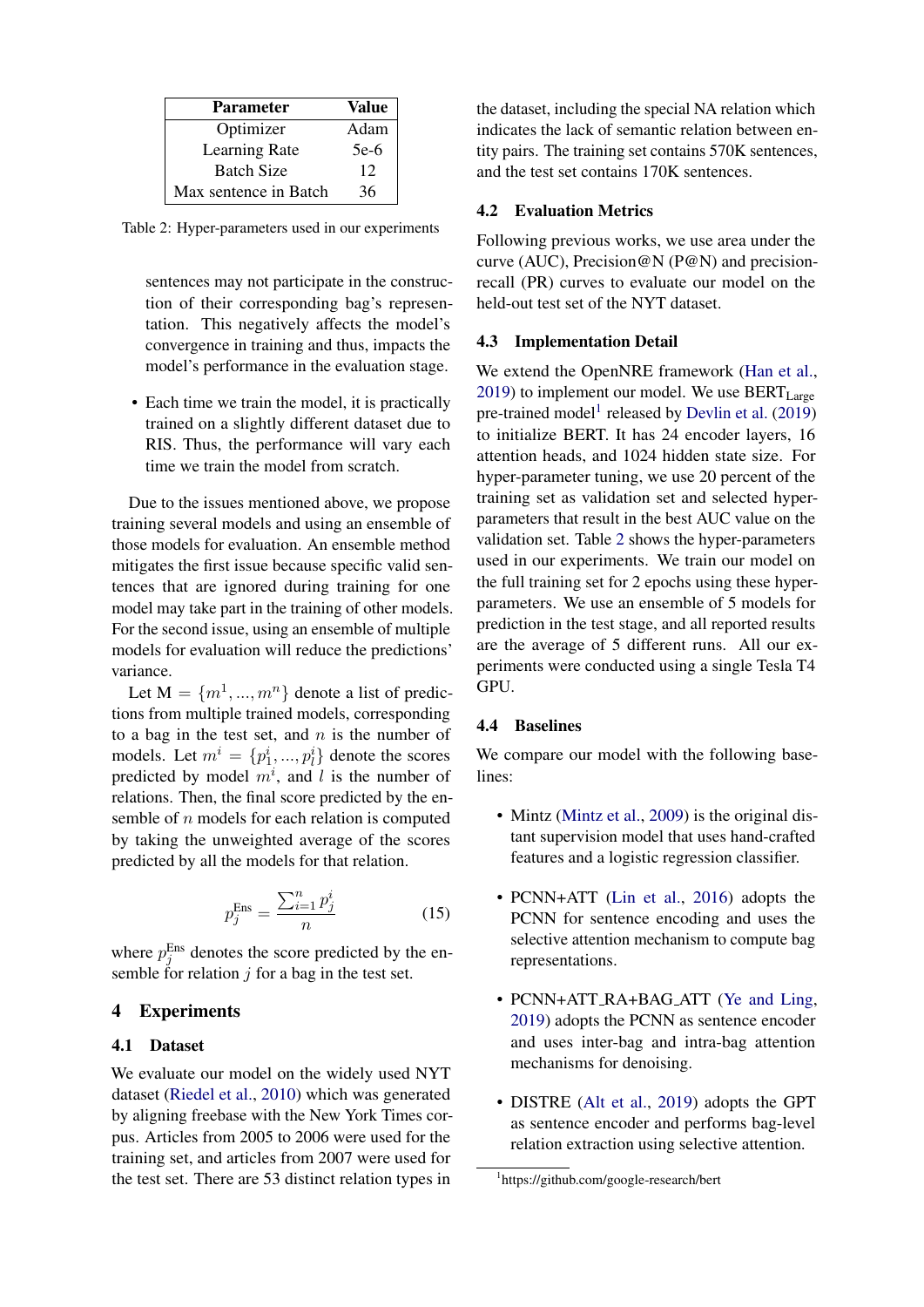<span id="page-6-1"></span>

| Method                | <b>AUC</b> | P@100 | P@200 | P@300 | P@500 | P@1000 | P@2000 |
|-----------------------|------------|-------|-------|-------|-------|--------|--------|
| BERT+ATT+RIS-baseline | 0.544      | 89.1  | 85.1  | 82.7  | 78.0  | 69.5   | 54.6   |
| $+$ Ensemble $(n=2)$  | 0.578      | 91.7  | 89.0  | 85.1  | 80.5  | 72.1   | 56.6   |
| $+$ Ensemble $(n=3)$  | 0.596      | 93.2  | 90.5  | 86.8  | 81.8  | 73.9   | 57.5   |
| $+$ Ensemble (n=4)    | 0.604      | 93.2  | 89.7  | 87.0  | 82.4  | 74.0   | 58.1   |
| $+$ Ensemble $(n=5)$  | 0.608      | 93.6  | 90.0  | 87.8  | 83.0  | 74.2   | 58.3   |
| BERT+ATT+RIS-equal    | 0.555      | 89.7  | 86.1  | 83.9  | 80.1  | 70.5   | 55.0   |
| $+$ Ensemble (n=2)    | 0.581      | 91.5  | 89.3  | 87.8  | 81.9  | 72.1   | 56.5   |
| $+$ Ensemble $(n=3)$  | 0.601      | 93.9  | 91.4  | 89.7  | 84.1  | 73.8   | 57.6   |
| $+$ Ensemble (n=4)    | 0.606      | 95.0  | 91.9  | 89.0  | 83.4  | 74.2   | 58.2   |
| $+$ Ensemble $(n=5)$  | 0.614      | 94.1  | 92.5  | 90.4  | 84.6  | 75.2   | 58.6   |

<span id="page-6-2"></span>Table 3: P@N and AUC values for different number of trained models used for ensemble

|     |       |       |       |      |      | AUC P@100 P@200 P@300 P@500 P@1000 P@2000 |       |
|-----|-------|-------|-------|------|------|-------------------------------------------|-------|
| 24  | 0.598 | 92.1  | -88.6 | 86.2 | 80.3 | 734                                       | 57 Q  |
| 36. | 0.608 | -93.6 | 90.0  | 87.8 | 83.0 | 74.2                                      | 58.3  |
| 48. | 0.594 | 919   | 884   | 85.8 | 80.0 | 72.9                                      | -57.6 |

Table 4: P@N and AUC values for different values of  $N_{\text{max}}$  when using RIS-baseline

<span id="page-6-0"></span>

Figure 2: PR curves comparison of our proposed method and different baselines

• SeG [\(Li et al.,](#page-8-16) [2020\)](#page-8-16) adopts a self-attention enhanced PCNN along with entity-aware embeddings to represent sentences and uses a selective gate mechanism for denoising.

#### 4.5 Evaluation Results

Table [1](#page-4-0) shows AUC and P@N values of our proposed method and different baselines. The last two rows of the table show the results of our model when used with the two proposed sampling methods. We used an ensemble of 5 different trained models in our experiments. We observe that RISequal achieves the highest AUC value and significantly outperforms the previous state-of-the-art method by 0.104. Our method also outperforms

all other baselines in P@N for all the values of N up to 2000 and in almost all recall levels. Figure [2](#page-6-0) shows the PR curves of RIS-equal and baseline models.

We also observe that RIS-equal outperforms RISbaseline in both AUC and P@N, which proves the effectiveness of sampling larger proportions from smaller bags. Figure [3](#page-7-3) shows the PR curves of RIS-equal and RIS-baseline.

These results demonstrate that we can achieve state-of-the-art performance even when using a subset of bags in training in the distantly supervised setting.

Despite the similarities of our method with DISTRE, our evaluation results show a significant gap in the performance of the two methods. This shows the difference between the quality of language representations produced by GPT and BERT<sub>Large</sub>. While BERT<sub>large</sub> has three times the number of parameters of GPT, our model requires much less memory for training compared with DIS-TRE, which shows the effectiveness of using RIS in training.

Our method also achieves much better results than SeG and PCNN+ATT RA+BAG ATT despite using a less effective denoising method. This indicates the importance of using better sentence representations compared with using better denoising methods.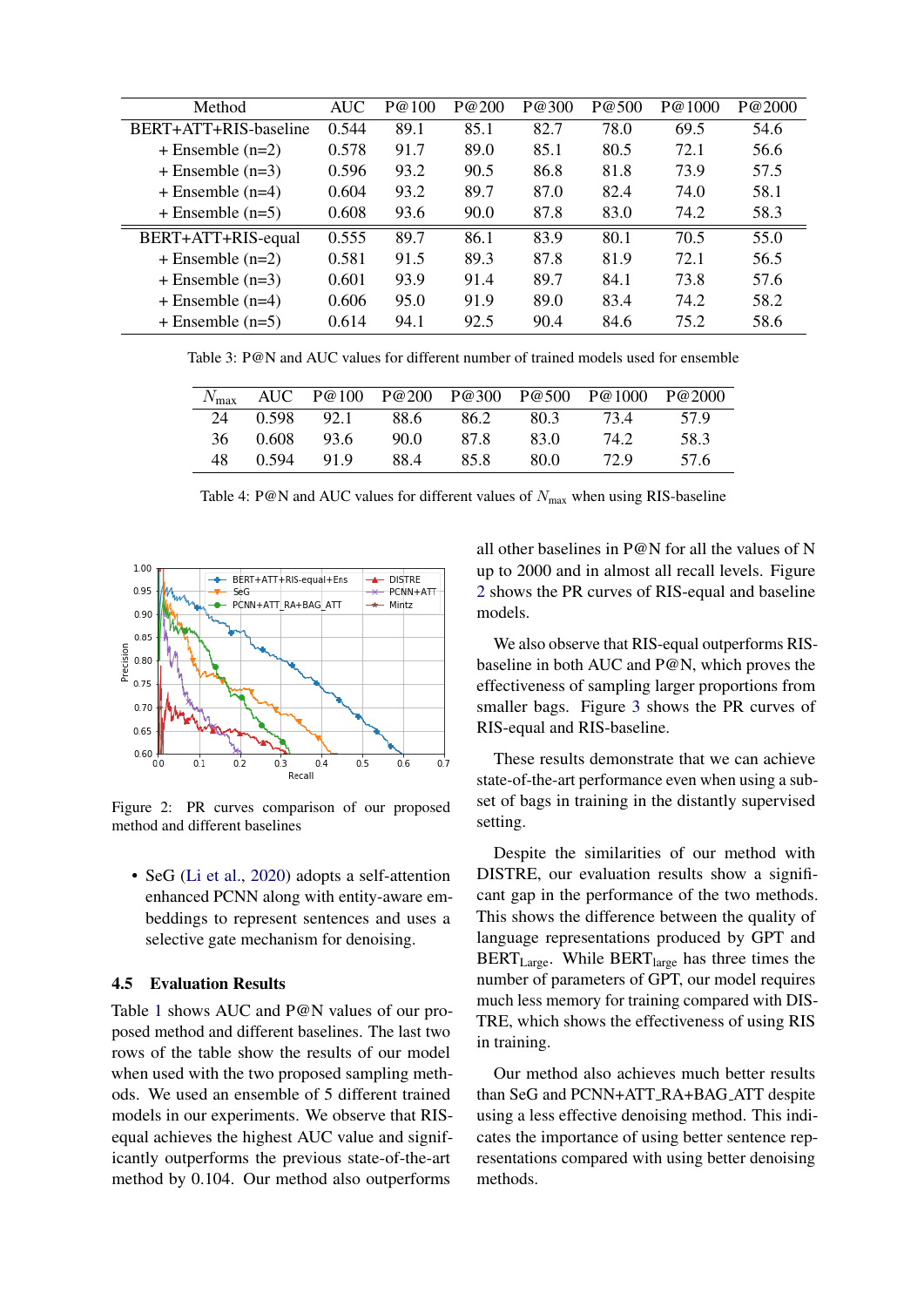<span id="page-7-4"></span>

|     |                    |      |     |      | $N_{\text{max}}$ AUC P@100 P@200 P@300 P@500 P@1000 P@2000 |       |
|-----|--------------------|------|-----|------|------------------------------------------------------------|-------|
|     | 24 0.603 93.1 89.0 |      |     |      | 86.6 81.5 73.9                                             | -58.4 |
|     | 36 0.614 94.1      | 92.5 | 904 | 84.6 | 75.2                                                       | 58.6  |
| 48. | 0.602 94.7         | 899  | 875 | 82.3 | 74.2                                                       | -58 O |

Table 5: P@N and AUC values for different values of  $N_{\text{max}}$  when using RIS-equal

<span id="page-7-3"></span>

Figure 3: PR curves comparison of our model when used with our two proposed sampling methods

#### 4.6 Effectiveness of Ensemble Modeling

In this section, we conduct extensive experiments to show the effectiveness of using Ensembles for alleviating the randomness of RIS. We report P@N and AUC values for different numbers of trained models used for ensemble in Table [3.](#page-6-1) BERT+ATT+RIS-baseline and BERT+ATT+RISequal indicate the two methods without using ensemble modeling. As shown in the table, Increasing the number of trained models results in increased AUC and P@N for both RIS-baseline and RISequal. Overall, using more trained models for ensemble results in more training and evaluation time and thus, the choice of the number of models used for the ensemble is a trade-off between performance and speed.

# 4.7 Effect of Maximum Number of Sentences in Batch

We conducted experiments with different values of  $N_{\text{max}}$ . We tested three different values of 24, 36, and 48. Using a single GPU with 16 GBs of memory, 48 was the maximum value of  $N_{\text{max}}$  we could set. The results of the experiments for both BERT+ATT+RIS-equal and BERT+ATT+RIS-baseline are demonstrated in Table [5](#page-7-4) and Table [4](#page-6-2) respectively. We expected our models to perform better for higher values of  $N_{\text{max}}$ 

as sampling a higher number of sentences from bags would result in a lower probability of losing valid sentences from bags. However, we achieved the best results when setting  $N_{\text{max}}$  to 36 for both sampling methods. This could be attributed to selective attention because when the number of sentences in a bag is smaller, the effect of the valid sentences in the weighted sum increases. Thus, when we set  $N_{\text{max}}$  to a small value, the resulting bags become smaller, and better bag representations could be computed. However, the probability of losing valid sentences increases, which negatively affects the quality of bag representations. The opposite holds for high values of  $N_{\text{max}}$ .

# 5 Conclusion

In this paper, we proposed a new sample-based training method for distantly supervised relation extraction that reduces the hardware requirements of the multiple instance learning paradigm by randomly sampling sentences from bags in a batch. We then alleviated the issues raised by this randomness by using an ensemble of multiple trained models. The reduced hardware requirements allowed us to leverage a pre-trained BERT model for relation extraction in the distantly supervised setting. Experimental results on the widely used NYT dataset demonstrated that our method significantly outperforms current state-of-the-art methods in terms of both AUC and P@N values.

### References

- <span id="page-7-2"></span>Christoph Alt, Marc Hübner, and Leonhard Hennig. 2019. Fine-tuning pre-trained transformer language models to distantly supervised relation extraction. In *Proceedings of the 57th Annual Meeting of the Association for Computational Linguistics*, pages 1388–1398.
- <span id="page-7-1"></span>Tom B Brown, Benjamin Mann, Nick Ryder, Melanie Subbiah, Jared Kaplan, Prafulla Dhariwal, Arvind Neelakantan, Pranav Shyam, Girish Sastry, Amanda Askell, et al. 2020. Language models are few-shot learners. *arXiv preprint arXiv:2005.14165*.

<span id="page-7-0"></span>Jacob Devlin, Ming-Wei Chang, Kenton Lee, and